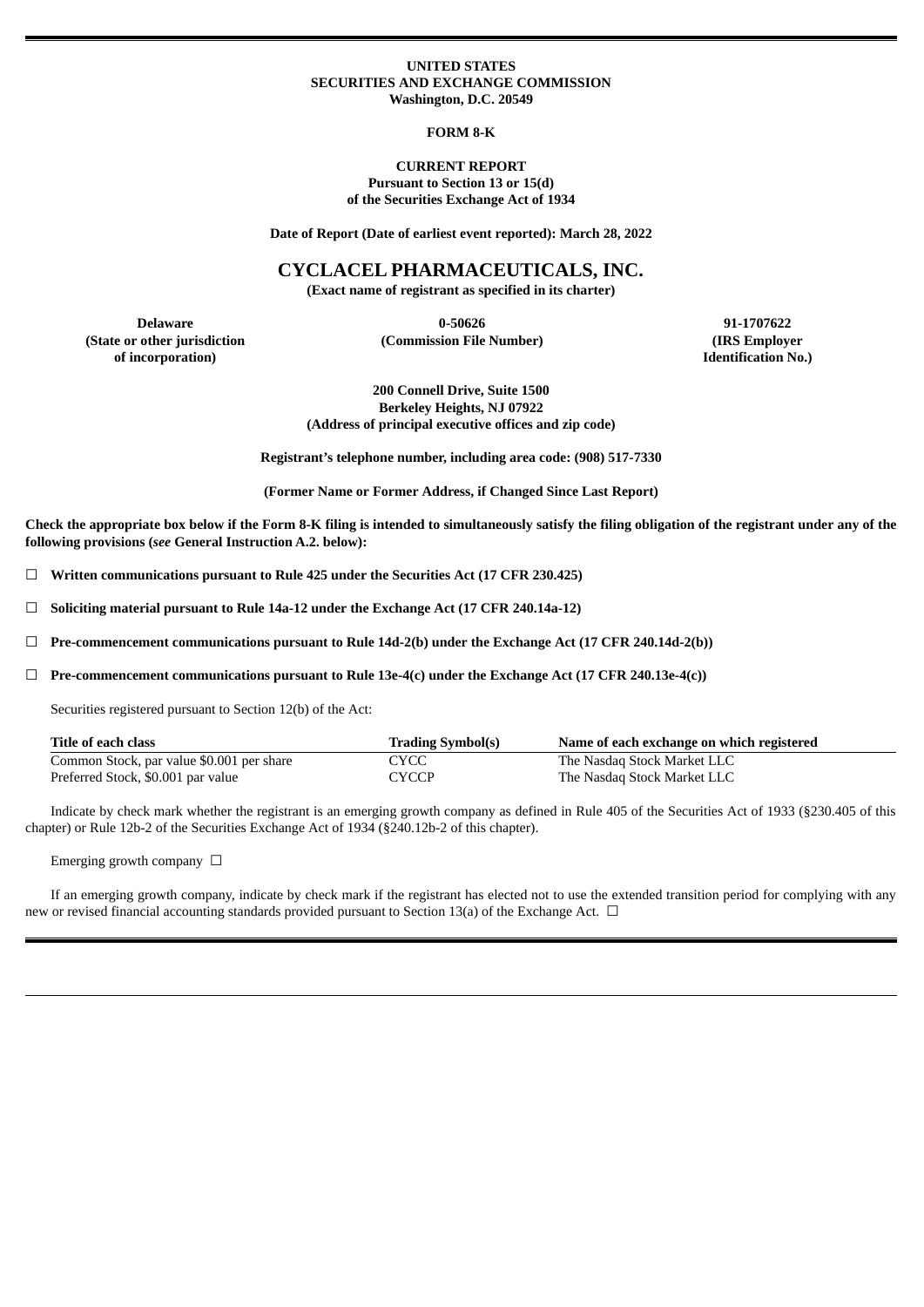# **Item 2.02 Results of Operations and Financial Condition.**

The information set forth under this "Item 2.02. Results of Operations and Financial Condition," including the exhibit attached hereto, shall not be deemed "filed" for purposes of Section 18 of the Securities Exchange Act of 1934, as amended, nor shall it be deemed incorporated by reference into any filing under the Securities Act of 1933, as amended, except as shall be expressly set forth by specific reference in such filing.

Attached as Exhibit 99.1 is a copy of a press release of Cyclacel Pharmaceuticals, Inc. (the "**Company**"), dated March 28, 2022, announcing certain financial results for the fourth quarter and full year ended December 31, 2021.

The Company will conduct a conference call to review its financial results on March 28, 2022, at 4:30 p.m., Eastern Time.

| <b>Item 9.01</b>   |           | <b>Financial Statements and Exhibits.</b>                                                                                      |
|--------------------|-----------|--------------------------------------------------------------------------------------------------------------------------------|
| (d)                | Exhibits. |                                                                                                                                |
| <b>Exhibit No.</b> |           | <b>Description</b>                                                                                                             |
| 99.1               |           | Press release announcing financial results for the fourth quarter and full year ended December 31, 2021, dated March 28, 2022. |
| 104                |           | Cover Page Interactive Data File (embedded with the Inline XBRL document).                                                     |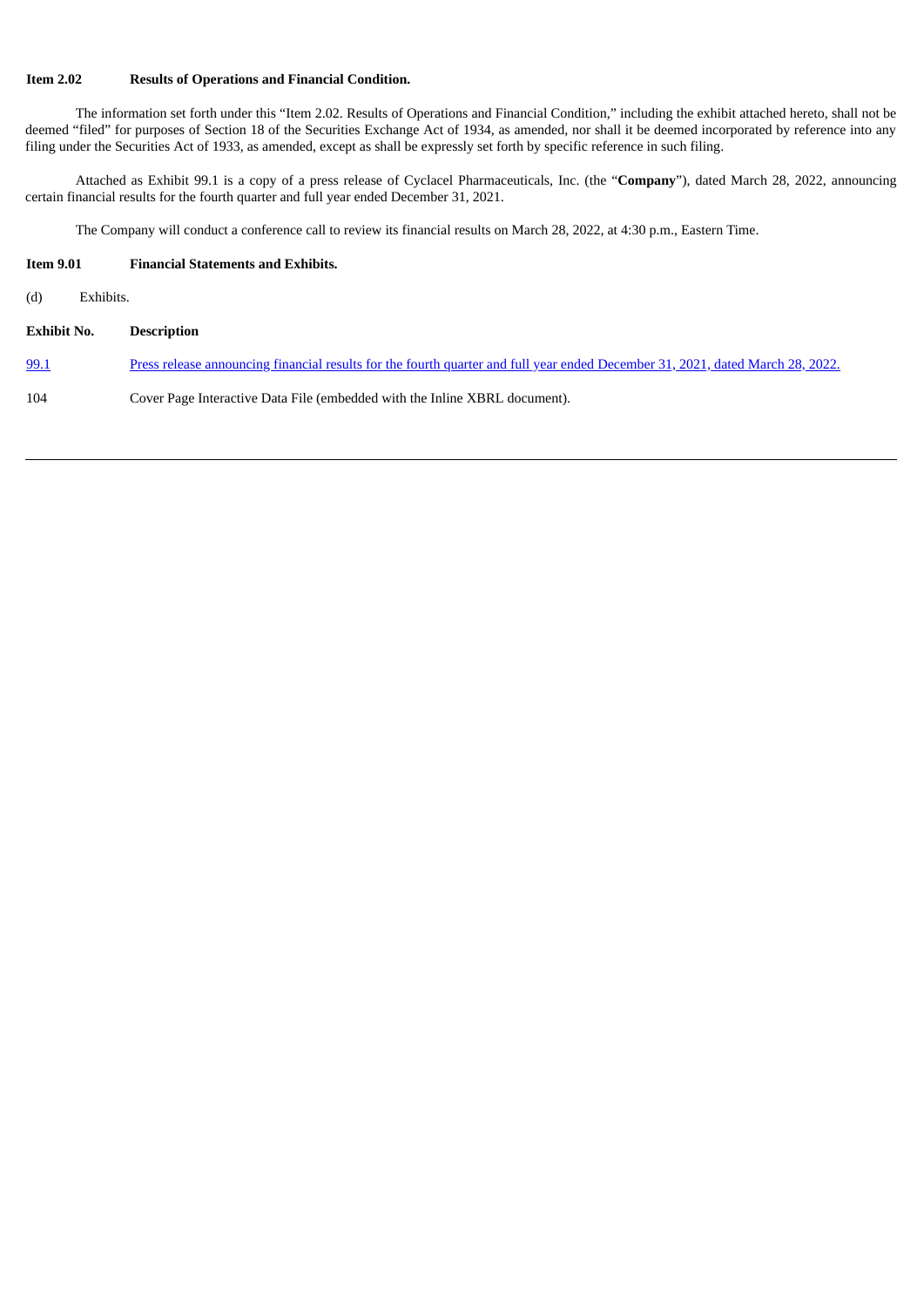# **SIGNATURES**

Pursuant to the requirements of the Securities Exchange Act of 1934, the Registrant has duly caused this report to be signed on its behalf by the undersigned thereunto duly authorized.

# **CYCLACEL PHARMACEUTICALS, INC.**

By: /s/ Paul McBarron

Name: Paul McBarron

Title: Executive Vice President-Finance, Chief Financial Officer and Chief Operating Officer

Date: March 28, 2022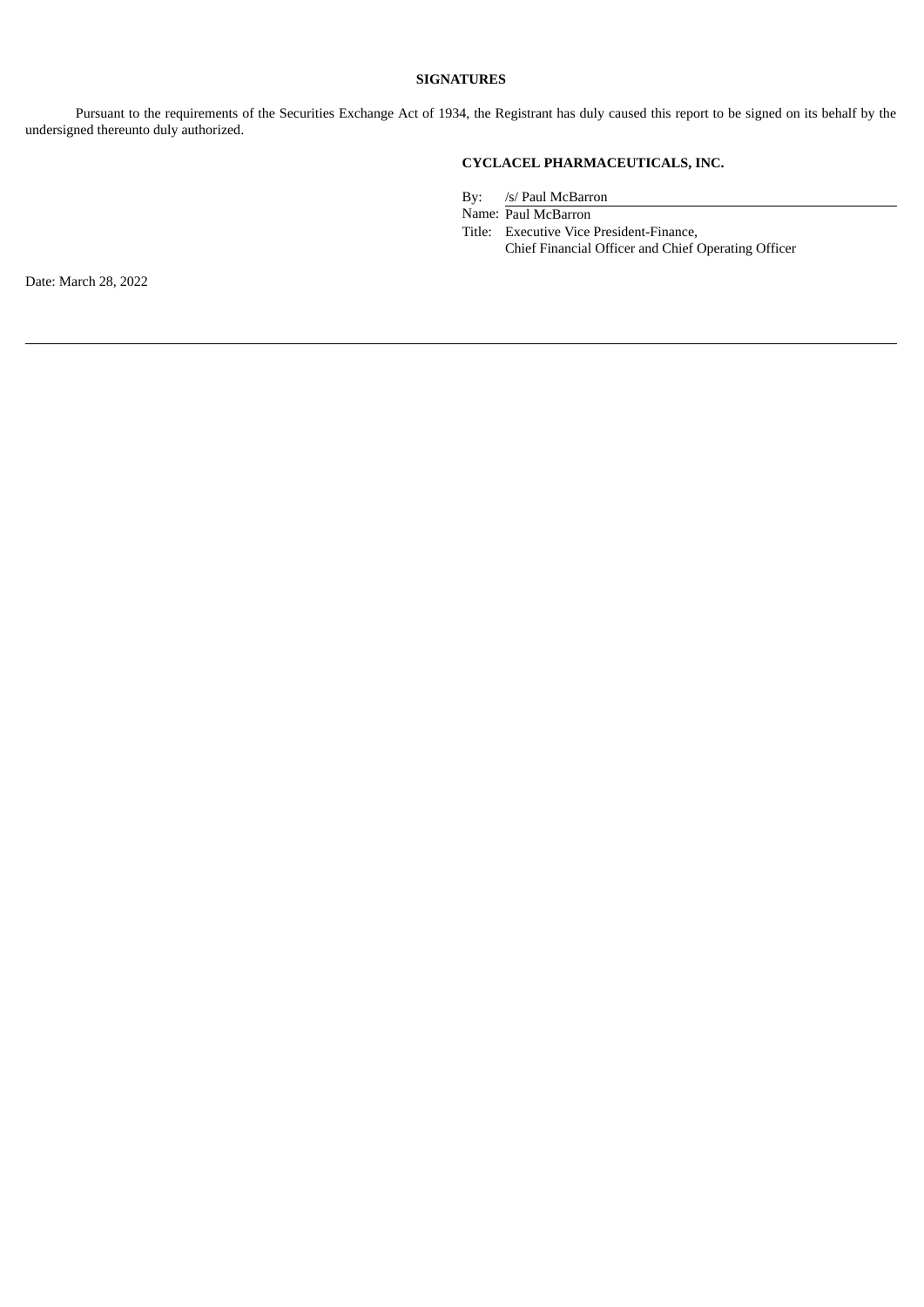<span id="page-3-0"></span>

#### p R ESS R E L E A S E

# **CYCLACEL PHARMACEUTICALS REPORTS FOURTH QUARTER AND FULL YEAR 2021 FINANCIAL RESULTS**

-Initial Data from Phase 1/2 Study of Oral Fadraciclib in Solid Tumors Expected in First Half of 2022 -

#### *-Cash Runway to Mid 2023-*

#### *-Conference Call Scheduled for March 28, 2022, at 4:30 p.m. EDT-*

**BERKELEY HEIGHTS, NJ, March 28, 2022** - Cyclacel Pharmaceuticals, Inc. (NASDAQ: CYCC, NASDAQ: CYCCP; "Cyclacel" or the "Company"), a biopharmaceutical company developing innovative medicines based on cancer cell biology, today reported its financial results and business highlights for the fourth quarter and full year ended December 31, 2021.

"2021 was a year of solid execution, as the clinical and corporate objectives achieved by the Cyclacel team have positioned us to reach important milestones in 2022. These include initial data from the dose escalation stage of the ongoing Phase 1/2 study of fadraciclib, our CDK2/9 inhibitor, in advanced solid tumors", said Spiro Rombotis, President and Chief Executive Officer. "Enrollment has gone well with three new patients treated at dose level 4 at our two U.S. sites and two internationally recognized, cancer centers in Asia and Western Europe who recently joined the study. In 2022 we plan to report new clinical and preclinical evidence supporting the unique properties and therapeutic potential of fadraciclib. We believe that fadraciclib is emerging as the only transcriptional CDK inhibitor in development to have demonstrated single-agent activity and tolerable daily dosing by mouth in patients with solid tumors. If confirmed with additional data, fadraciclib may emerge as an important alternative for the treatment of advanced solid tumors in patients failing available therapies.

In addition, we expect imminent dosing of the first patient with oral CYC140, our novel, PLK1 inhibitor, in a Phase 1/2 study in advanced solid tumors. We are also enrolling patients with hematological malignancies in the dose escalation stage of a Phase 1/2 study of oral fadraciclib. We look forward to providing updates and further clinical and preclinical data from our ongoing programs as they become available."

Key Highlights

- 12 patients with advanced solid tumors treated in four dose levels of 065-101 study of oral fadraciclib. Dose level 4 is 100mg given twice a day for 5 days for 3 weeks in a 4-week cycle. The proof-of-concept stage of this Phase 1/2 registration-directed study includes 7 histologically defined cohorts thought to be sensitive to the drug's mechanism: breast, colorectal (including KRAS mutant), endometrial/ uterine, hepatobiliary, ovarian cancers and lymphomas. The study also includes a basket cohort which will enroll patients regardless of histology with biomarkers relevant to the drug's mechanism, including MCL1, MYC and/or cyclin E amplified.
- · Seoul National University Hospital, Seoul, South Korea and Vall d'Hebron University Hospital, Barcelona, Spain were added to the 065-101 oral fadraciclib study selected for their expertise with tumor types of interest.
- · Two patients dosed in the 065-102 study of oral fadraciclib in patients with leukemia or myelodysplastic syndromes.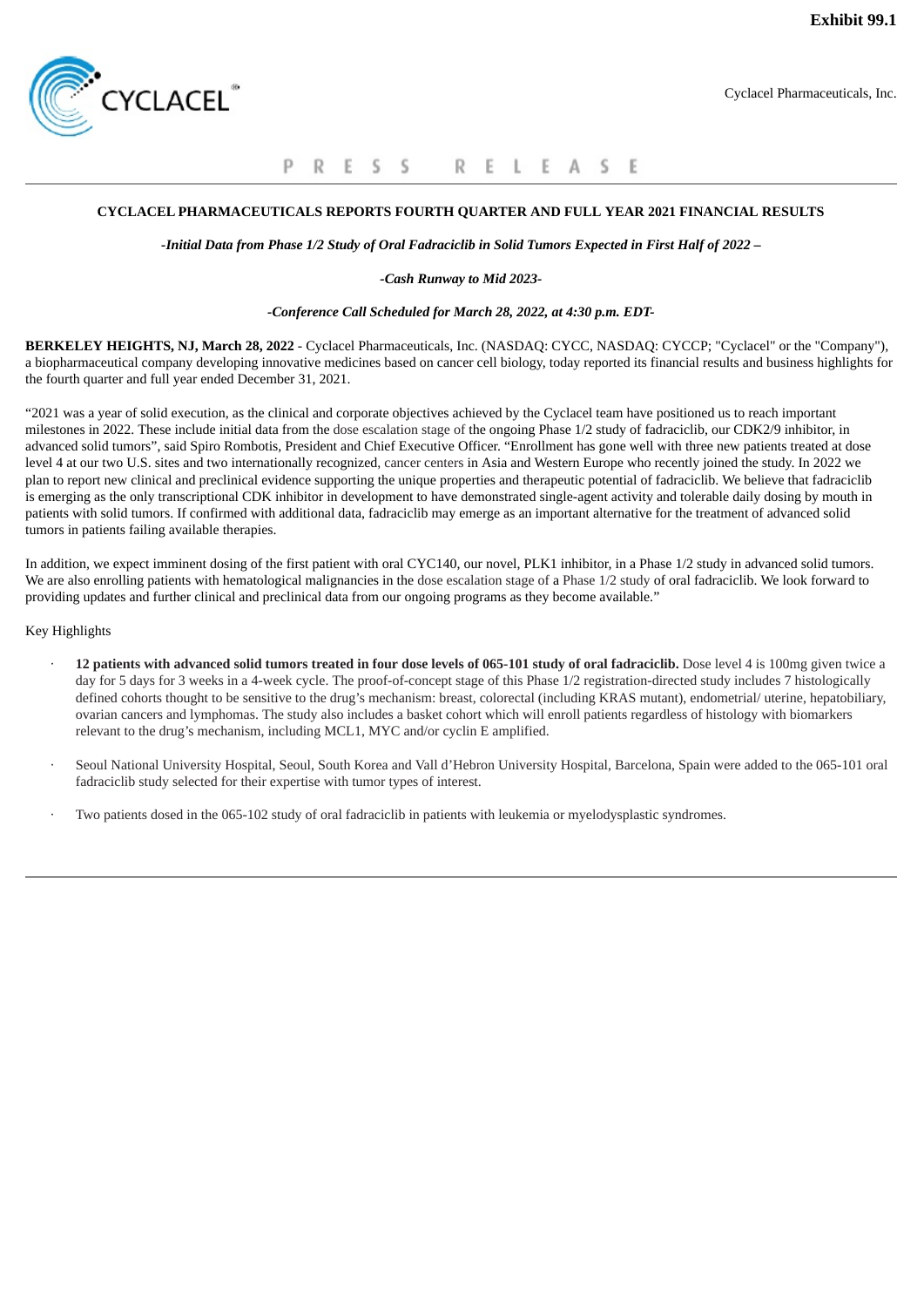- Opened 140-101, a registration-directed, Phase 1/2 study of CYC140 in solid tumors, now recruiting. This Phase 1/2 registration-directed trial uses a streamlined design and will determine in dose escalation the recommended Phase 2 dose (RP2D) for single-agent oral CYC140. Once RP2D has been established, the trial will immediately enter into proof-of-concept, cohort stage, using a Simon 2-stage design. In this stage CYC140 will be administered to patients in up to seven mechanistically relevant cohorts plus a basket cohort which will enroll patients with biomarkers relevant to the drug's mechanism.
- · Preclinical studies are in progress to inform clinical development of fadraciclib and support selection of histologies for 140-101.

More information on our clinical trials can be found here.

#### **Key Business Objectives for 2022**

1H 2022

- Dose first patient with oral CYC140 in the 140-101 advanced solid tumor study
- · Initial data from Phase 1 dose escalation of the 065-101 solid tumor study of oral fadraciclib

#### 2H 2022

- · Enter Phase 2 proof of concept stage in the 065-101 solid tumor study of oral fadraciclib in 8 cohorts (7 by histology and a basket cohort)
- Initial data from Phase 1 dose-escalation of the 065-102 leukemia study of oral fadraciclib

#### **Financial Highlights**

As of December 31, 2021, cash and cash equivalents totaled \$36.6 million, compared to \$33.4 million as of December 31, 2020. The increase of \$3.2 million was primarily due to \$21.7 million cash provided by financing activities, offset by \$18.5 million net cash used in operating activities. The Company estimates that available cash resources will fund currently planned programs through mid-2023.

Research and development (R&D) expenses were \$4.6 million and \$15.5 million for the three months and year ended December 31, 2021, as compared to \$1.4 million and \$4.8 million for the same periods in 2020. R&D expenses relating to fadraciclib were \$3.4 million and \$11.1 million for the three months and year ended December 31, 2021, as compared to \$1.1 million and \$3.7 million for the same periods in 2020 due to clinical trial expenses for the evaluation of fadraciclib in Phase 1/2 studies and clinical supply manufacturing. Additionally, R&D expenses related to CYC140 were \$1.1 million and \$3.6 million for the three months and year ended December 31, 2021, as compared to \$0.2 million and \$0.6 million for the same periods in 2020 as preclinical evaluation and clinical trial supply manufacturing of CYC140 progressed.

General and administrative (G&A) expenses for the three months and year ended December 31, 2021, were \$1.9 million and \$7.5 million, compared to \$1.8 million and \$5.9 million for the same periods of the previous year due to increased legal and professional and personnel costs and a lease assignment. G&A expenses included non-cash stock compensation costs of \$0.1 million and \$0.8 million for the three months and full year ended December 31, 2021, compared to \$0.1 million and \$0.3 million for the same periods in 2020. United Kingdom research & development tax credits were \$1.2 million and \$3.8 million for the three months and year ended December 31, 2021, as compared to \$0.4 million and \$1.2 million for the same period in 2020 due to the increase in eligible R&D expenditure.

Net loss for the three months and year ended December 31, 2021, was \$5.3 million and \$18.9 million, compared to \$2.8 million and \$8.4 million for the same periods in 2020.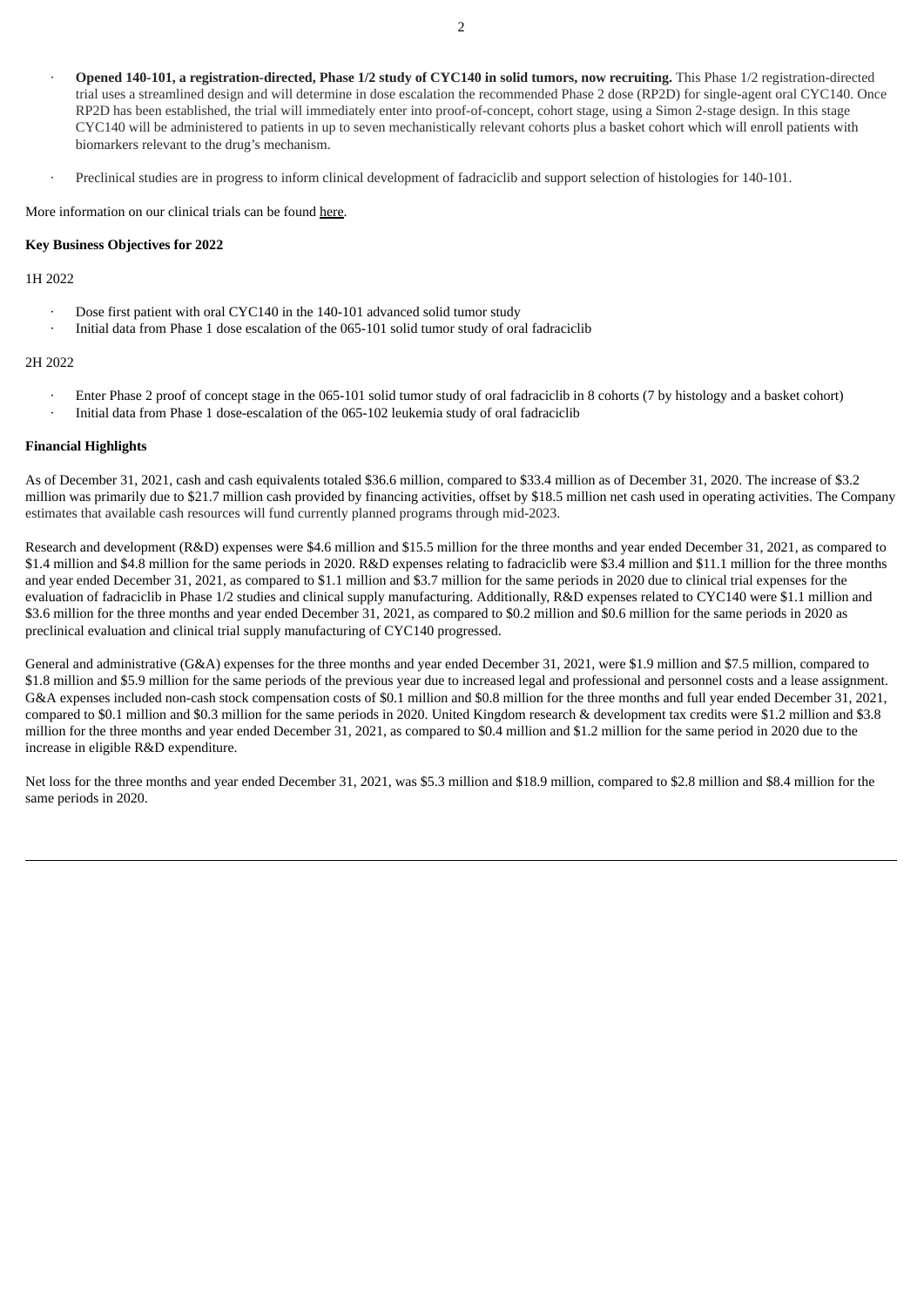# **Conference call information**:

US/Canada call: (866) 342-8591 / international call: (203) 518-9713

US/Canada archive: (800) 839-4199 / international archive: (402) 220-2989

Code for live and archived conference call is CYCCQ421. Webcast link.

For the live and archived webcast, please visit the Corporate Presentations page on the Cyclacel website at www.cyclacel.com. The webcast will be archived for 90 days and the audio replay for 7 days.

# **About Cyclacel Pharmaceuticals, Inc.**

Cyclacel is a clinical-stage, biopharmaceutical company developing innovative cancer medicines based on cell cycle, transcriptional regulation and mitosis biology. The transcriptional regulation program is evaluating fadraciclib, a CDK2/9 inhibitor, and the anti-mitotic program CYC140, a PLK1 inhibitor, in patients with both solid tumors and hematological malignancies. Cyclacel's strategy is to build a diversified biopharmaceutical business based on a pipeline of novel drug candidates addressing oncology and hematology indications. For additional information, please visit www.cyclacel.com.

### **Forward-looking Statements**

This news release contains certain forward-looking statements that involve risks and uncertainties that could cause actual results to be materially different from historical results or from any future results expressed or implied by such forward-looking statements. Such forward-looking statements include statements regarding, among other things, the efficacy, safety and intended utilization of Cyclacel's product candidates, the conduct and results of future clinical trials, plans regarding regulatory filings, future research and clinical trials and plans regarding partnering activities. Factors that may cause actual results to differ materially include the risk that product candidates that appeared promising in early research and clinical trials do not demonstrate safety and/or efficacy in larger-scale or later clinical trials, trials may have difficulty enrolling, Cyclacel may not obtain approval to market its product candidates, the risks associated with reliance on outside financing to meet capital requirements, the potential effects of the COVID-19 pandemic, and the risks associated with reliance on collaborative partners for further clinical trials, development and commercialization of product candidates. You are urged to consider statements that include the words "may," "will," "would," "could," "should," "believes," "estimates," "projects," "potential," "expects," "plans," "anticipates," "intends," "continues," "forecast," "designed," "goal," or the negative of those words or other comparable words to be uncertain and forwardlooking. For a further list and description of the risks and uncertainties the Company faces, please refer to our most recent Annual Report on Form 10-K and other periodic and other filings we file with the Securities and Exchange Commission and are available at www.sec.gov. Such forward-looking statements are current only as of the date they are made, and we assume no obligation to update any forward-looking statements, whether as a result of new information, future events or otherwise.

#### **Contacts**

| Company:            | Paul McBarron, (908) 517-7330, pmcbarron@cyclacel.com                              |
|---------------------|------------------------------------------------------------------------------------|
| Investor Relations: | Irina Koffler, LifeSci Advisors, LLC, (646) 970-4681, ikoffler@lifesciadvisors.com |

© Copyright 2022 Cyclacel Pharmaceuticals, Inc. All Rights Reserved. The Cyclacel logo and Cyclacel® are trademarks of Cyclacel Pharmaceuticals, Inc.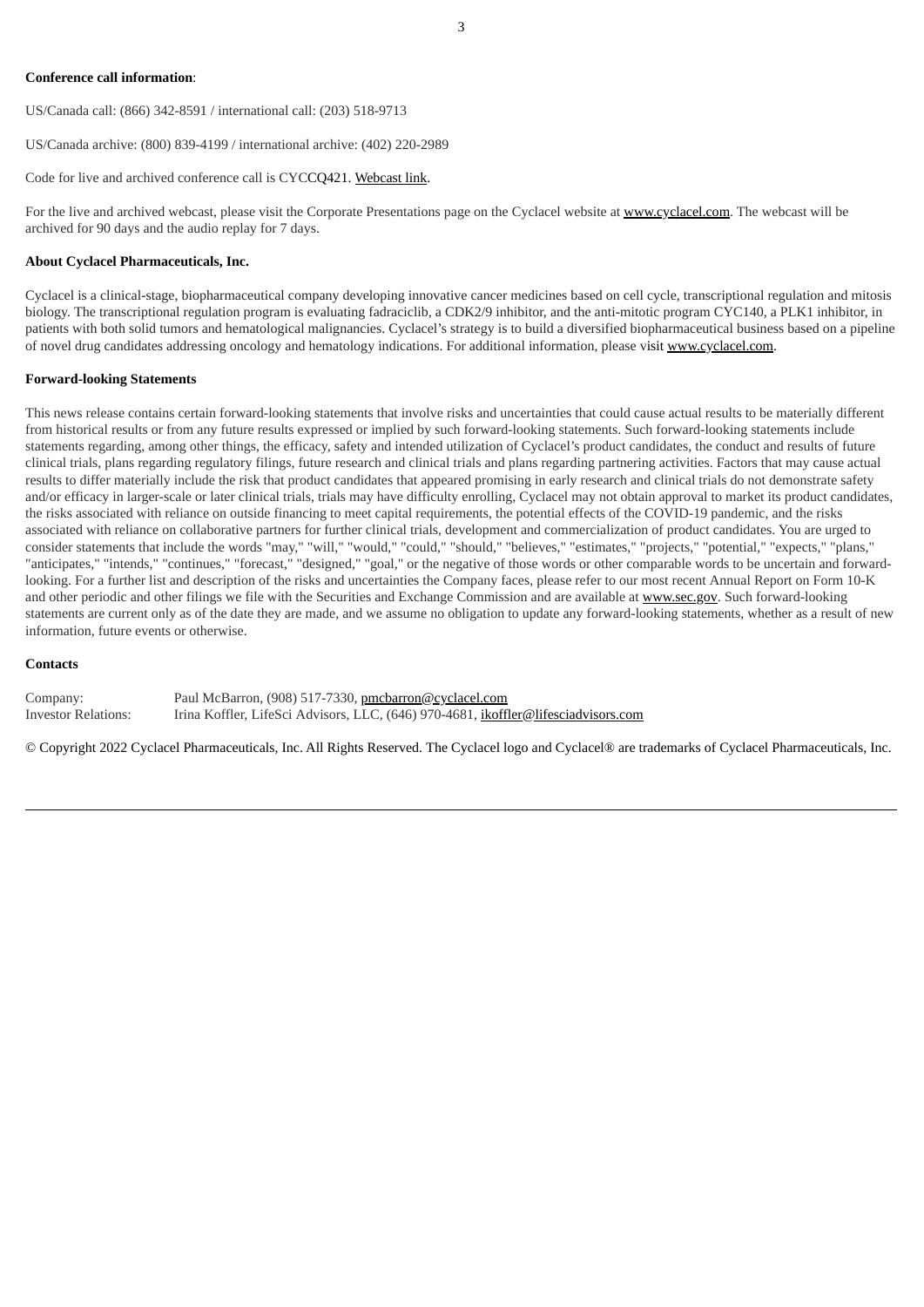### **CYCLACEL PHARMACEUTICALS, INC. CONSOLIDATED STATEMENTS OF OPERATIONS (LOSS)** (In \$000s, except share and per share amounts)

|                                                           | <b>Three Months Ended</b><br>December 31, |    | <b>Twelve Months Ended</b><br>December 31, |                 |    |           |
|-----------------------------------------------------------|-------------------------------------------|----|--------------------------------------------|-----------------|----|-----------|
|                                                           | 2020                                      |    | 2021                                       | 2020            |    | 2021      |
| <b>Revenues:</b>                                          |                                           |    |                                            |                 |    |           |
| <b>Total revenues</b>                                     |                                           |    |                                            |                 |    |           |
| <b>Operating expenses:</b>                                |                                           |    |                                            |                 |    |           |
| Research and development                                  | 1,415                                     |    | 4,593                                      | 4,759           |    | 15,477    |
| General and administrative                                | 1,753                                     |    | 1,941                                      | 5,877           |    | 7,461     |
| <b>Total operating expenses</b>                           | 3,168                                     |    | 6,534                                      | 10,636          |    | 22,938    |
| <b>Operating loss</b>                                     | (3, 168)                                  |    | (6,534)                                    | (10, 636)       |    | (22, 938) |
| Other income (expense):                                   |                                           |    |                                            |                 |    |           |
| Foreign exchange gains (losses)                           | (20)                                      |    | 39                                         | 22              |    | 44        |
| Interest income                                           | 6                                         |    | 4                                          | 42              |    | 16        |
| Other income, net                                         |                                           |    |                                            | 891             |    | 144       |
| Total other income (expense), net                         | (14)                                      |    | 43                                         | 955             |    | 204       |
| <b>Loss before taxes</b>                                  | (3, 182)                                  |    | (6, 491)                                   | (9,681)         |    | (22, 734) |
| Income tax benefit                                        | 378                                       |    | 1,197                                      | 1,236           |    | 3,847     |
| <b>Net loss</b>                                           | (2,804)                                   |    | (5,294)                                    | (8, 445)        |    | (18, 887) |
| Dividend on convertible exchangeable preferred shares     | (50)                                      |    | (50)                                       | (201)           |    | (201)     |
| Beneficial conversion feature of Series B preferred stock | (3,775)                                   |    |                                            | (3,775)         |    |           |
| Net loss applicable to common shareholders                | (6,629)                                   | \$ | (5,344)                                    | \$<br>(12, 421) | \$ | (19,088)  |
| Basic and diluted earnings per common share:              |                                           |    |                                            |                 |    |           |
| Net loss per share - basic and diluted                    | (1.34)                                    | -S | (0.54)                                     | (3.42)          |    | (2.14)    |
| Weighted average common shares outstanding                | 4,931,543                                 |    | 9,840,428                                  | 3,633,385       |    | 8,926,173 |